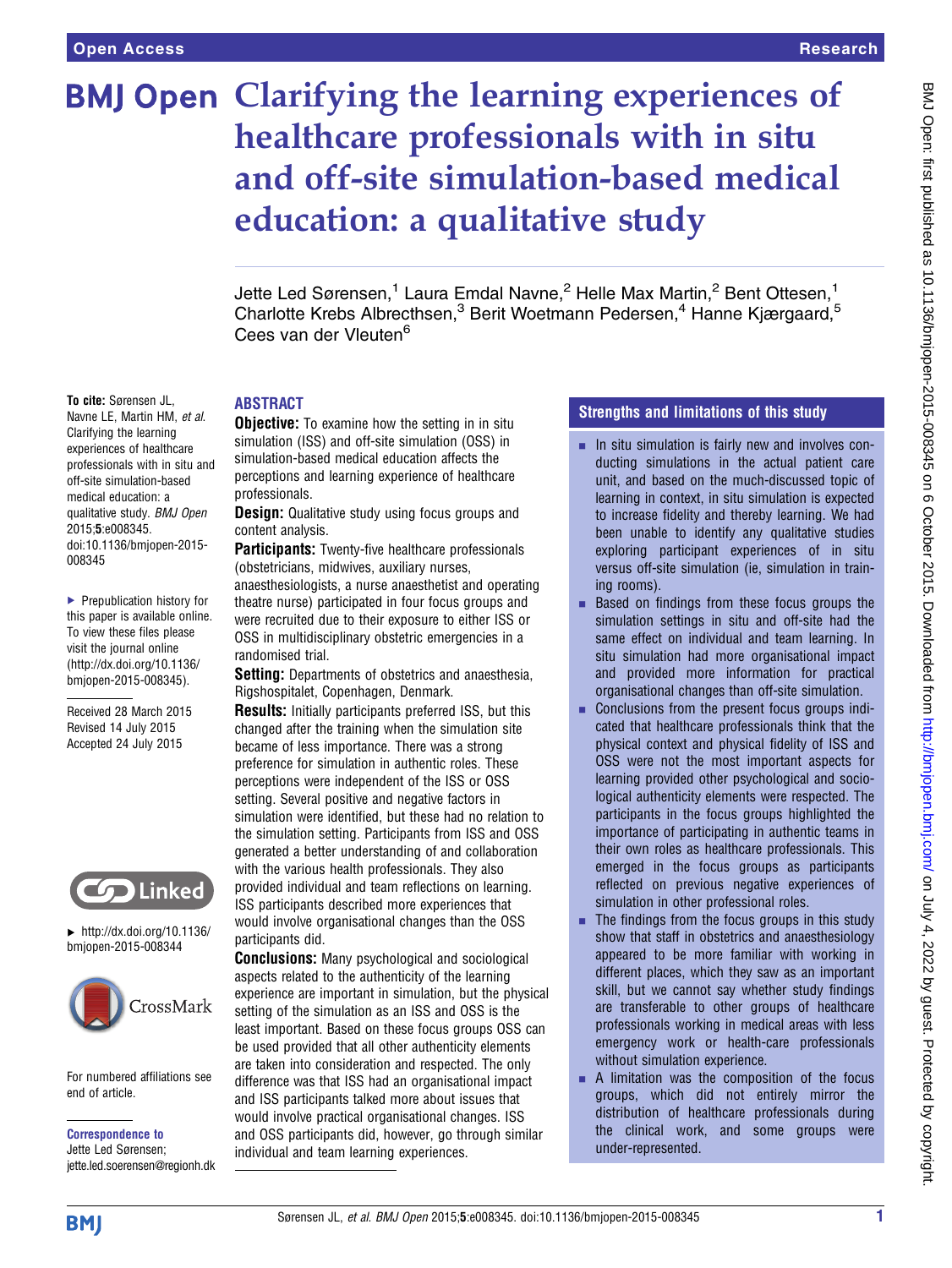### **INTRODUCTION**

Simulation-based medical education is an important training modality for training skills, teams and how to perform in emergency situations. $1-4$  $1-4$  If emergencies are rare and hence can be difficult to learn about in real life, simulation-based medical education is warranted, for instance in obstetric emergencies.<sup>[5](#page-9-0)</sup> Simulation-based medical education involves "devices, trained persons, lifelike virtual environments, and contrived social situations that mimic problems, events, or conditions that arise in professional encounters".<sup>[4](#page-9-0)</sup> There are many unanswered questions as to how simulation-based medical education is best conducted, one of which concerns the fidelity of the setting. An unresolved issue is how in situ simulation (ISS) versus off-site simulation (OSS) affects learning. ISS involves simulation-based medical education in the actual patient care unit. $67$ OSS, on the other hand, entails training in facilities outside the patient care unit. ISS is believed to increase fidelity and thereby learning because it takes place in the clinical setting.<sup>7–9</sup> In a classic sense fidelity refers to the degree of faithfulness that exists between two entities, and these entities are fundamental for the transfer of simulation-based medical education and performance in the clinical settings. $^{10}$  $^{10}$  $^{10}$  The rationale behind this idea on the authenticity of simulation is the traditional assumption that the closer the learning context is to the context of practice, the better the learning and situativity theory argues that knowledge, thinking and learning are situated in experience.<sup>11–15</sup> Therefore, ISS is believed to increase learning because it takes place in the clinical setting, where the learning context is more similar to the context of practice.

We conducted a randomised controlled trial to reveal whether ISS was superior in facilitating learning compared to  $\text{OSS}$ .<sup>[16](#page-9-0)</sup> We concluded that participant perception of the authenticity of ISS and OSS differed significantly but did not find any differences between knowledge, safety attitudes, motivation, stress, percep-tions of the simulation and team performance.<sup>[16](#page-9-0)</sup> We were unable to identify any qualitative studies exploring how participants experience differences in the simulation setting and found that studies clarifying partici-pants' experiences were of relevance.<sup>[17](#page-9-0)</sup> Consequently we determined that carrying out qualitative research in combination with the randomised controlled trial, which involved a complex intervention, would provide deeper insight into the learning experience of health-care professionals participating in ISS and OSS.<sup>[18](#page-9-0)</sup>

This study attempts to shed light on the general assumption that context and fidelity are a determinant for how different kinds of simulation-based medical education are experienced and to determine the veracity of the common assumption that ISS is a more effective learning tool than  $OSS$ <sup>8</sup>. The research question was: How does the setting in simulation-based medical education (OSS or ISS) affect the perceptions and learning experience of healthcare professionals?

### **METHOD Design**

We chose to do a qualitative study using focus groups, deeming this to be an appropriate method with regard to the research question. Focus groups, which can be defined as "a form of group interview that capitalises on communication between research participants in order to generate data",<sup>[19](#page-9-0)</sup> are useful for gathering information about the points of view of different participants and can be used to explore and explain phenomena.<sup>[20](#page-9-0)</sup> We also wanted to examine data from the randomised controlled trial more closely $^{16}$  $^{16}$  $^{16}$  and using focus groups is described as a valuable way of further analysing and interpreting data subsequently.<sup>18-20</sup> The focus groups were conducted based on criteria in the literature.<sup>[19 20](#page-9-0)–24</sup>

### Participant selection and intervention before the focus groups

Prior to the present qualitative study a randomised trial $16$  was conducted that recruited individuals from among 265 healthcare professionals working shifts on a labour ward. After giving written informed consent, randomisation was performed by the Copenhagen Trial Unit using a computer-generated allocation sequence concealed to the investigators. The randomisation was conducted in two steps, first, 1:1 to the ISS or the OSS group, then randomisation into 10 teams for either the ISS or OSS. Based on a power calculation 100 participants were randomised, and of these 97 participated in the randomised controlled trial.<sup>[16](#page-9-0)</sup>

The focus group participants, recruited from among 97 healthcare professionals enrolled in an randomised controlled trial, comprised consultant and trainee obstetricians, midwives, consultant and trainee anaesthesiologists, auxiliary nurses, operating theatre nurses and nurse anaesthetists.[16](#page-9-0) The trial included two multidisciplinary simulation cases conducted using ISS or OSS: an emergency caesarean section and the management of postpartum haemorrhage. A simulated patient was given instructions and then acted as the patient in the real labour room (ISS) and in the simulated labour room (OSS). When the simulation was transferred to the operating theatre, a full-scale birthing simulator (SimMom) was the patient in the real operating theatre (ISS) and in the simulated operating theatre (OSS). The simulated emergency scenarios were designed to allow standardised training in both the ISS and OSS groups. $16$  The instructors running the simulation scenarios also carried out the debriefing sessions.<sup>[25](#page-10-0)</sup>

### Recruitment and composition of the focus groups

Eligible participants were informed by email and a personal letter. If they agreed to participate they were contacted by the principal investigator ( JLS) and enrolled after informed written consent.

Only very few minor conflicts occurred during the randomised controlled trial $16$  and they did not involve anxiety or power dominance, indicating that using homogenous focus groups was not a necessity. Hence we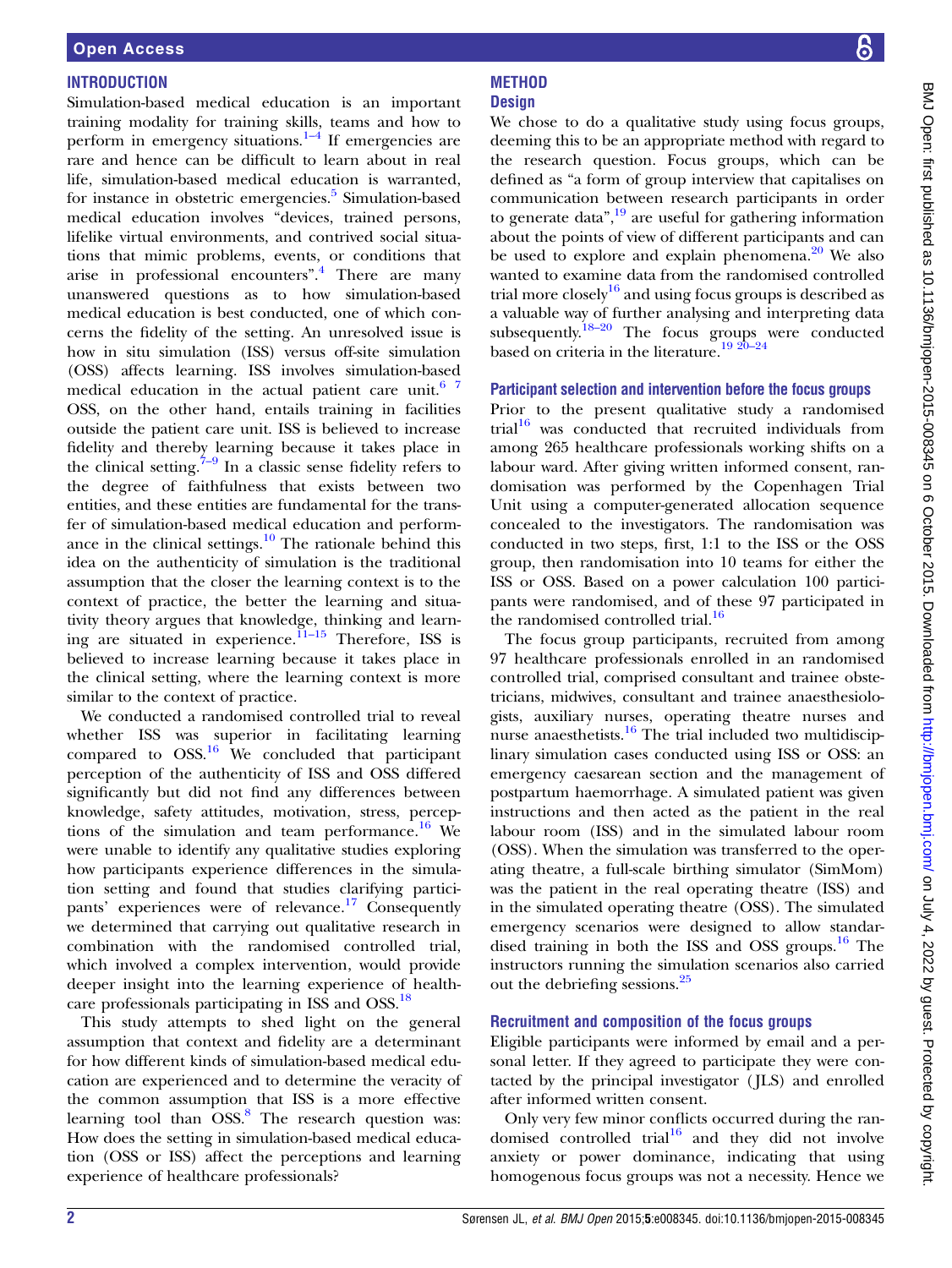<span id="page-2-0"></span>also determined that the participants would feel comfortable in multidisciplinary focus groups. We also expected heterogeneous groups to add to the richness of data due to the process of co-construction. All four groups were to comprise individuals who had participated in ISS and OSS based on the assumption that this would add to the co-construction process. In accordance with recommendations in the literature<sup>[20](#page-9-0)</sup> each focus group was limited to 6–8 participants.

### Moderators and conduction of the focus groups

Two anthropologists (LEN, HMM) with comprehensive experience in moderating and analysing data from focus groups led the focus groups. They did not have any experience with obstetric-anaesthesia emergencies or simulation-based medical education. The principal investigator ( JLS), who is an experienced obstetrician and an expert in simulation, introduced the moderators to the randomised controlled trial. $^{16}$  $^{16}$  $^{16}$  LEN observed an ISS training day and part of an OSS day. In addition to viewing videos on ISS and OSS, both moderators observed clinical work in the departments of obstetrics and anaesthesia for a total of 28 h. Neither moderators had any professional connection to the participants and did not know them personally.

The four focus groups, scheduled to begin immediately after end of the randomised controlled trial, $^{16}$  $^{16}$  $^{16}$ lasted 105 min and took place in the afternoon in a quiet room located in the same building as the labour ward and the operating theatre but on a different floor. Participant remuneration was the equivalent of the participants' normal salary per hour.

Scheduled to come on a specific day, participants were welcomed on arrival by the principal investigator ( JLS) or one of the midwives responsible for doing simulations. After briefly introducing the participants to the moderators, the principal investigator or midwife would leave the room.

The moderators were provided with the names of the participants in the focus groups and some of their baseline characteristics based on information from the ran-domised controlled trial.<sup>[16](#page-9-0)</sup>

### Interview guide

The interview guide (box 1) was based on previous experience, the anthropologists' observations of clinical work and OSS and ISS, and the literature.<sup>[1](#page-9-0)-3 [8](#page-9-0) [26](#page-10-0)-28</sup>

### Data capture, coding and analysis of qualitative data

Conventional content analysis, a method used for the subjective interpretation of written data through a classification process of coding and identifying themes or patterns, was used to study the focus group data. $29-32$  $29-32$  The method involves repeatedly reading and discussing the text to identify units of meaning and codes, followed by a step that entails repeatedly analysing the data and con-densing it into themes.<sup>29–[31](#page-10-0)</sup> The analytical approach

### **Box 1** Interview quide for the focus group

- ▸ What were your expectations concerning what you would learn during the simulation (ISS/OSS)? Were these expectations met?
- What was of most importance for your learning in the simulation (ISS/OSS)? What elements of the simulation were important?
- ▸ To what degree did you find the simulation (ISS/OSS) realistic/ authentic? What made the simulation (ISS/OSS) realistic and unrealistic?
- ▸ Was it possible to identify yourself with the simulation (ISS/ OSS)? Examples?
- $\triangleright$  Did you find it important for your learning that the simulation (ISS/OSS) was realistic/authentic? To what degree and why?
- Which elements contributed to making the simulation (ISS/ OSS) authentic/realistic? Perhaps compare your experience with previous experiences with simulation?
- ▸ Do you think that participating in the simulation (ISS/OSS) has influenced your clinical work and daily routines? Examples?
- ▸ How does, in your experience, learning through simulationbased training differ from and benefit you compared to daily clinical learning?
- ▸ Do you think that the ISS/OSS setting influenced your level of stress and anxiety?
- ▸ Do you think that the ISS/OSS setting influenced the cooperation and communication in your simulation team?
- $\triangleright$  How did you learn about roles and responsibility in the simulation? Were you influenced by the ISS/OSS setting?

Other suggested elements of importance in the focus groups

- ▸ The rooms
- $\blacktriangleright$  The time spent on the simulation
- ▸ Placement and organisation of physical objects
- ▸ ounds
- ▶ Technical equipment
- ▸ Patient surrogate or the actress
- ▸ Manikin, for example, SimMom
- ▶ Participants' clothing
- Authentic roles in the simulation teams
- Simulation with colleagues from own workplace

used was mainly deductive and the transcribed text was analysed as manifest content.<sup>[20](#page-9-0)</sup> <sup>30</sup> <sup>31</sup>

The data generated in the focus groups were audio recorded and transcribed verbatim and the moderators also took field notes. NVivo10 was used for analysis. The transcription was primarily coded by the two moderators. The interview guide provided an initial structure for identifying units of meaning. The text was then reread and analysed to derive unanticipated units of meaning. The next step involved recoding and dividing the material into ISS and OSS to identify trends related to the simulation setting. The principal investigator ( JLS) independently interpreted the data, after which the three authors (LEN, HMM, JLS) discussed, reread and validated the interpretations. The themes then underwent a selection process. The initial transcripts from the four focus groups were also read by CKA and BWP, both of whom are experienced clinicians and work with simulation. The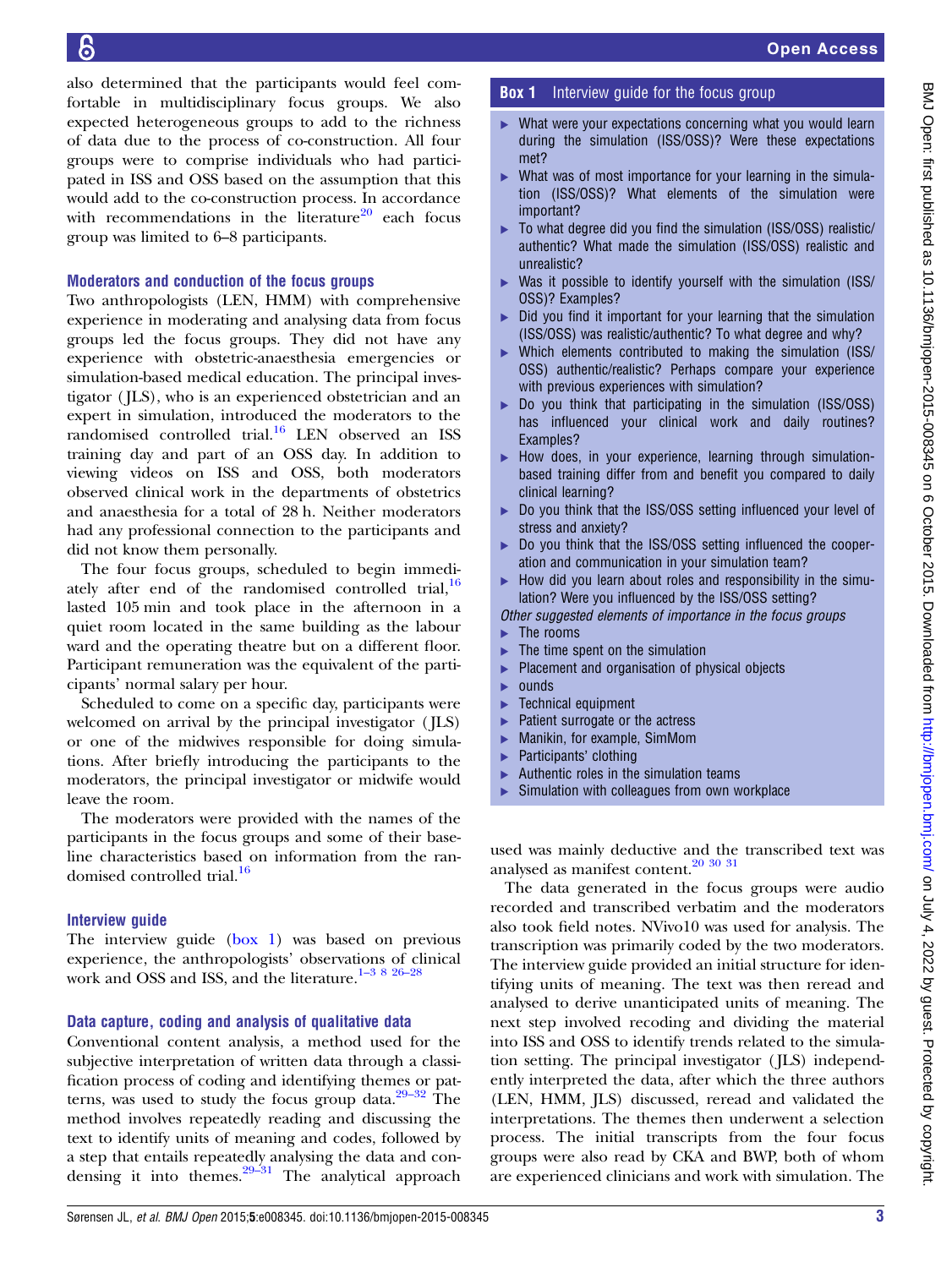### RESULTS

#### Sample characteristics and composition of focus groups

We recruited 31 healthcare professionals, but three of them could not participate at the scheduled time and three others cancelled at the last minute. Every effort was made to meet the principles of composition of the focus groups described above. The final number of participants was 25 ([table 1](#page-4-0)). The moderators described the group dynamics in the four focus groups as good and did not experience any tensions between participants. The moderators and principal investigator discussed data saturation and concluded it was achieved.

### Units of meaning and identification of themes

The text was analysed and units of meaning were identified ([box 2](#page-5-0)). The overall research question addressed the influence of setting (OSS or ISS) on what the participants experienced, which provided an overarching structure for establishing the following six themes and subthemes [\(box 3](#page-5-0)).

### Theme 1: initial participant expectations for in situ and off-site simulation

When asked about their expectations in the beginning participants predominantly responded that prior to participating in the randomised controlled trial intervention they had a preconceived preference for participating in ISS because they believed that ISS better matched reality and assumed that this would affect their ability to involve themselves. They also thought that ISS would enhance their ability to transfer learning to everyday practice. An initial preference for ISS was visible in the four focus groups, but as discussion progressed this preference waned and the amount of value participants put on an ISS setting as a crucial factor for their experience of learning in simulation shifted as other factors were deemed as more crucial [\(box 4,](#page-5-0) quotations 1–3).

### Theme 2: importance of simulation site

Some OSS participants mentioned that being in an unfamiliar location had some unexpected positive effects, as it forced the participants to practice their ability to adapt to new places and people, which several participants emphasised as an important skill in clinical practice and in emergencies. Both ISS and OSS participants experienced practical challenges or barriers, but argued that this could produce learning outcomes of their own. Some argued that the OSS setting in a small room, where things were organised differently and not in their normal place, forced them to see their own routines from the outside. This was considered positive even

though it increased the risk of failing to follow normal procedures ([box 5,](#page-5-0) quotation 1 and 2).

The discussions about ISS and OSS seemed to vary between healthcare professional groups. Auxiliary and operating theatre nurses appeared to have a greater need to have equipment in the right place. They felt that unfamiliarity with where items were located meant they had trouble finding, for example medicine, thus taking their attention away from their main tasks: teamwork and communication. Since the professional groups were not well represented in all the focus groups the differences between them can only be viewed as a trend [\(box 5,](#page-5-0) quotation 2).

### Theme 3: preference for simulation in authentic roles in own workplace

The participants emphasised a heavy preference for simulation in authentic roles in their own professional groups. Some participants created a hierarchy of important factors in the simulation, prioritising individuals before location and ranking realistic teamwork ahead of a realistic location. Describing negative prior experiences with simulation in professional roles other than their own, they argued that they felt their roles became too much of a caricature and that this was not helpful for learning (box  $6$ , quotation 1–3).

### Theme 4: positive and negative factors in the simulation

The statements from participants about positive and negative factors were not related to the ISS or OSS setting but rather to other factors, which are presented in subthemes 4a–4e.

### Subtheme 4a: practical organisation of the simulation

Some of the important positive factors mentioned that contributed to a realistic simulation were wearing an ordinary uniform, working with a patient (actress), and using an appropriate full-scale manikin. The researchers who observed the simulations (JLS, LEN, HMM) and the instructors (CKA, BWP) observed examples of the participants comforting the actress and the manikin, touching them gently, which exemplifies the level of authenticity. Participants stated, for example that they were not always aware of whether it was an actress or a manikin, which also supports the interpretation that the level of authenticity experienced was high. These observations were similar for ISS and OSS participants [\(box 7,](#page-6-0) quotations 1–2).

A recurring topic in the focus groups was phones and call procedures. During ISS and OSS participants were given a list of telephone numbers but found that calling numbers other than the ones they were used to in the clinical setting was difficult and caused confusion. For example, they called the wrong number, forgot to call staff members, called in the wrong order or phones were disconnected. ISS and OSS participants described the provided list of telephone numbers, which failed to give the intended authenticity and had the opposite effect, as a disruptive element that added negatively to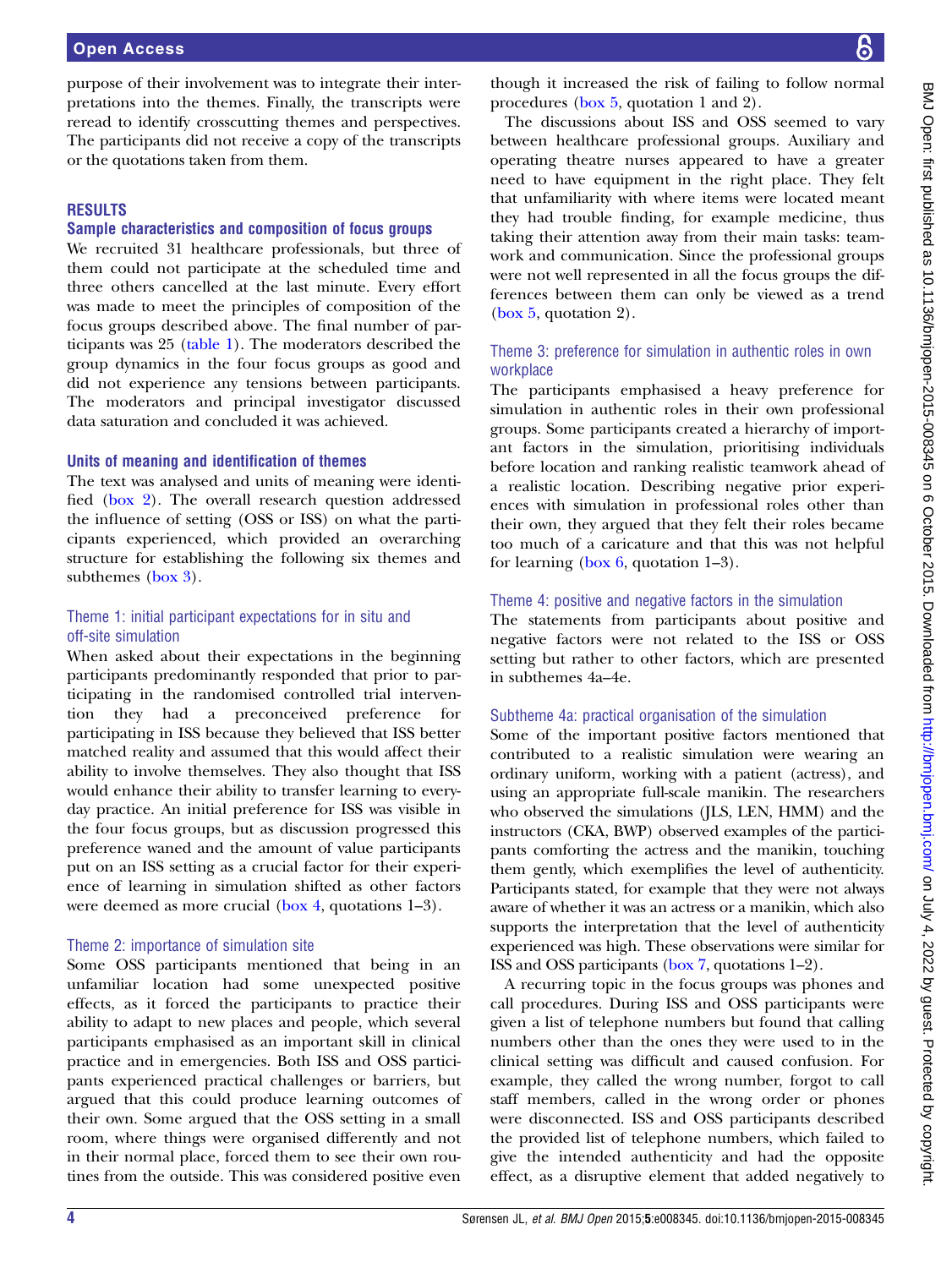|                                                             | Recruited      | <b>Participated</b> | Mean age<br>(minimum-<br>maximum) | Mean years of<br>obstetric<br>work experience<br>(minimum-maximum) | <b>Healthcare professional</b><br>groups                                                                                                               | Previous simulation experiences*<br>No experience/simple simulation/<br>full-scale simulation | <b>ISS/OSS</b> |
|-------------------------------------------------------------|----------------|---------------------|-----------------------------------|--------------------------------------------------------------------|--------------------------------------------------------------------------------------------------------------------------------------------------------|-----------------------------------------------------------------------------------------------|----------------|
| Focus group 1                                               | 6              | 6                   | 44 (34-55)                        | $10(2-16)$                                                         | 1 midwife<br>1 specialised midwife<br>2 consultant obstetricians<br>1 nurse anaesthetist<br>1 trainee anaesthesiologist                                | 0/4/2                                                                                         | 3/3            |
| Focus group 2                                               | $\overline{7}$ | $\overline{7}$      | $50(36-64)$                       | $17(1-39)$                                                         | 1 midwife<br>1 specialised midwife<br>1 trainee obstetrician<br>2 consultant obstetricians<br>1 operating theatre nurse<br>1 trainee anaesthesiologist | 1/5/1                                                                                         | 5/2            |
| Focus group 3                                               | $\overline{7}$ | $\overline{7}$      | $42(31-62)$                       | $12(2-38)$                                                         | 1 midwife<br>1 specialised midwife<br>1 trainee obstetrician<br>1 consultant obstetrician<br>3 trainee<br>anaesthesiologists                           | 0/3/4                                                                                         | 2/5            |
| Focus group 4                                               | 8              | 5                   | 46 (39-54)                        | $14(2 - 26)$                                                       | 2 auxiliary nurses<br>1 specialised midwife<br>1 trainee anaesthesiologist<br>1 consultant obstetrician                                                | 0/4/1                                                                                         | 2/3            |
| Did not show up due to clinical<br>duties or illness        | 3              |                     |                                   |                                                                    | 3 cancellations<br>(all focus group 4):<br>1 consultant<br>anaesthesiologist<br>1 nurse anaesthetist<br>1 trainee obstetrician                         |                                                                                               |                |
| Recruited but a scheduling issue<br>precluded participation | 3              |                     |                                   |                                                                    | 3 midwives                                                                                                                                             |                                                                                               |                |
| Total                                                       | 31             | 25                  | $45(31-64)$                       | $13(1 - 39)$                                                       | 31                                                                                                                                                     | 1/16/8                                                                                        | 12/13          |

<span id="page-4-0"></span>Table 1 Distribution of recruited healthcare professional groups and dropout after recruitment in the four focus groups and baseline characteristics of participants in in situ simulations (ISS) and off-site simulation (OSS)

\*A simple simulation experience is, for example skills training using <sup>a</sup> low-tech delivery mannequin and no video recording of the simulation scenario. Full-scale simulation is carried out in teams with fully interactive mannequins and video recorded scenarios.

5

 $\bullet$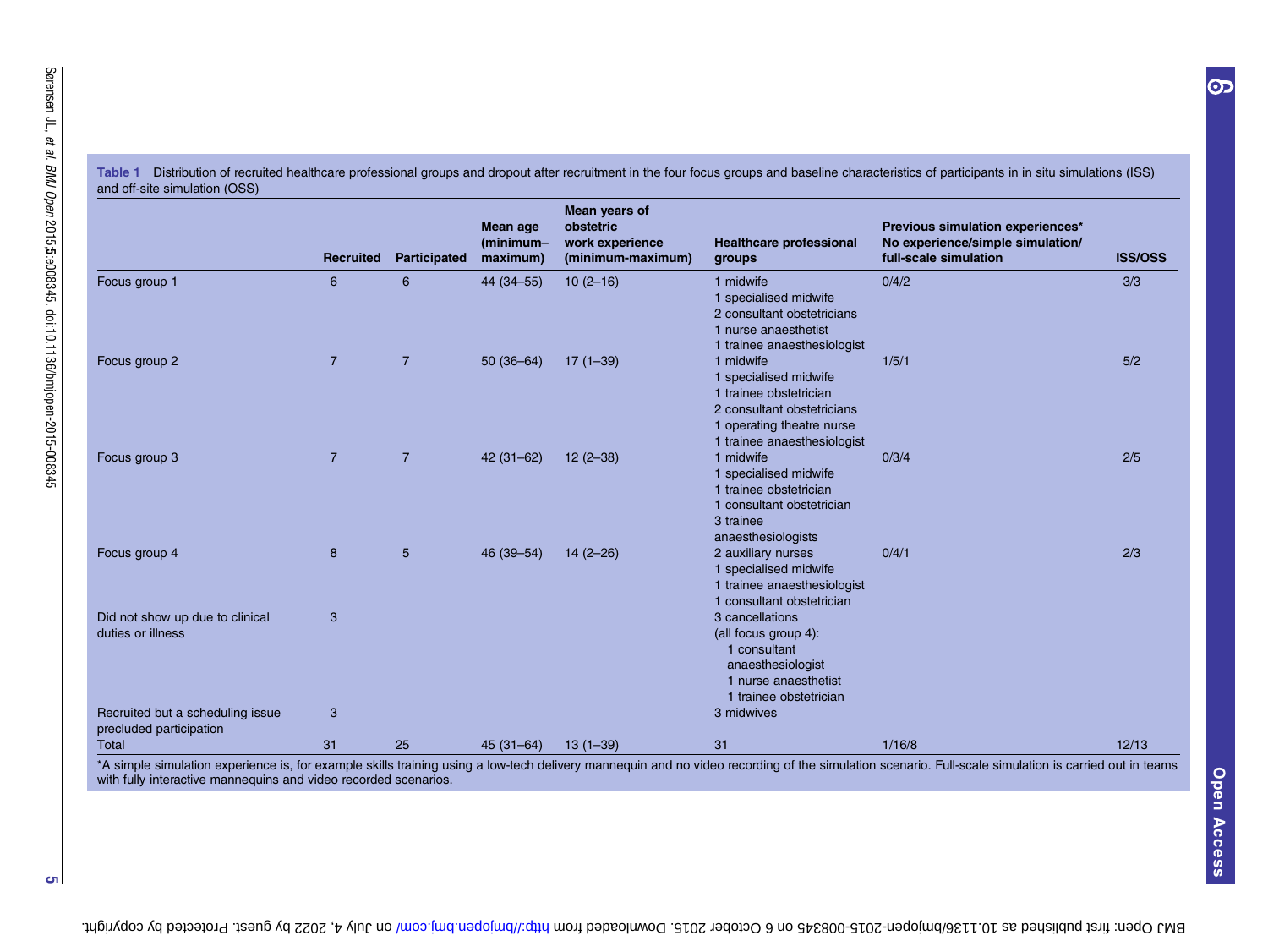from the focus groups ▸ In situ versus off-site

► Expected benefits

▸ Tempo

▸ Routines

 $\blacktriangleright$  Expectations for the simulation

### the artificiality of the simulation. This was mentioned by  $\blacktriangleright$  Realisme in the simulation ▸ Significance of setting  $\blacktriangleright$  Significance of the manikin ► Significance of sounds  $\blacktriangleright$  Identifying oneself with the simulation  $\blacktriangleright$  Multidisciplinary training ▸ Training in own role and the role of others ▶ Authentic roles ▸ Implication for practice ▸ Debriefing ▸ Performance **Authenticity**

both ISS and OSS participants ([box 7,](#page-6-0) quotations 3).

<span id="page-5-0"></span>**Box 2** Units of meaning derived from the interview quide and from repeatedly reading and discussing transcripts

### Subtheme 4b: cases in simulation scenario

The ability of the cases to contribute to a realistic simulation was discussed. The participants had different approaches, some arguing for the necessity of highly realistic cases in simulation, where others saw this as less important, arguing that it did not matter if cases were artificial. These discussions were not related to ISS or OSS. Some participants emphasised the relief they felt because the simulated patient, that was, the actress or manikin, was not actually in real danger, which thus contributed to creating a comfortable setting for learning. Others argued that they would like to have experienced a more complex, infrequent clinical scenario because they believed that would have encouraged greater learning ([box 7](#page-6-0), quotations 4).

## Subtheme 4c: reversed hierarchies

Challenges to traditional professional hierarchies were a central aspect of the negative experiences of some

## **Box 3** Themes and subthemes

- 1. Initial participant expectations for in situ and off-site simulation
- 2. Importance of simulation site
- 3. Preference for simulation in authentic roles in own workplace
- 4. Positive and negative factors in simulation
	- A. Practical organisation of the simulation
	- B. Cases in simulation scenario
	- C. Reversed hierarchies
	- D. Involvement in simulation
	- E. Debriefing
- 5. Individual and team learning
- 6. Suggested organisational changes

Box 4 Theme 1: Initial participant expectations concerning in situ and off-site simulation as illustrated by quotations

- 1. In the beginning I was excited about whether I would be in situ or off-site. I don't really know which one I would have preferred. In a way, in situ because then you know where everything is. But the other way would be a challenge. I thought that getting a grip on the room, which was quite different, happened fast, you very quickly get an impression of what was where [….] Even though it was an off-site simulation, everyone was aware of each other, of whether there was something that needed to be done that you could do. I think it was actually pretty exciting. I thought, who knows how I'll react? Maybe it wouldn't get my adrenalin going because it wasn't the real thing. But that's not what it was like [....] (OSS participant).
- 2. I had absolutely no idea whether it would be in situ or off-site. Practicing in the conference room was fine. It could have also been in the hallway or somewhere else. My experience with scenario training in situ is that the artificial aspects will always be there, in contrast to a real situation. I know full well that it's scenario training and that no one is lying there bleeding to death, but I can totally get into it regardless of the surroundings [….] The same things that I work with are there. The room didn't interfere with how well I concentrated on the situation. I simply didn't give it a single thought [….] (OSS participant).
- 3. I didn't have very many expectations, but I hoped that I'd be able to do in situ training because I thought it would be the most educational. But I have to agree with you [another participant] about that, because I participated in off-site training and when I left, I'd learned a lot anyway. Distancing yourself a bit from everyday life makes you even more aware that you're in fact practicing communicating. It might perhaps even be a tad easier to remember that you're practicing in that situation. I didn't think it was a disadvantage. Of course it's artificial, but I'm not sure that that has a negative impact (OSS participant).

### Box 5 Theme 2: Importance of simulation site as illustrated by quotations

- 1. Maybe we ended up not talking about other things because we were on the third floor [OSS setting]. But there were, for example, some ordinary practical things that didn't go so well [....], but there are of course some things that you more or less do on autopilot and in the correct order when you're in your everyday surroundings (OSS participant).
- 2. [….] But for me, it wasn't all that different from working at another department, for example, working at the trauma centre. I'm pretty used to being in lots of different places and just using what's available. So it didn't really bother me to be in a strange place [….] (OSS participant).
- 3. It matters where things are, if the room is different, things aren't in their usual place. I was off-site and we were on top of each other in an on-call room and couldn't really access things. We would've been much more on the ball in a delivery room (OSS participant).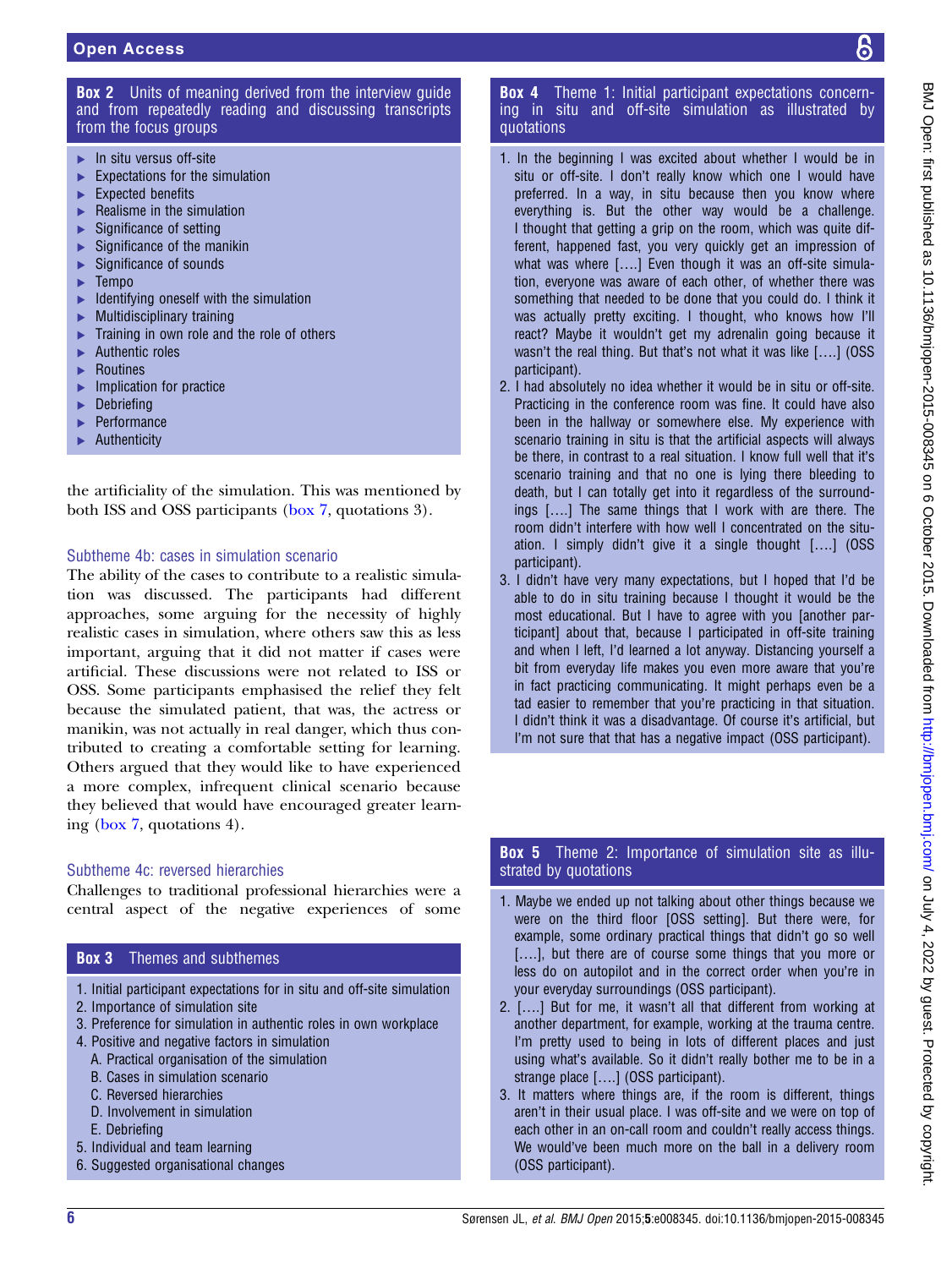### <span id="page-6-0"></span>Box 6 Theme 3: Preference for simulation in authentic roles in own workplace as illustrated by quotations

- 1. [….] But I was looking forward to being with the professionals I work with on a daily basis. Because we play different roles in anaesthesiology [….] (ISS participant).
- 2. [….] It's more important that it's the right professionals. Because that hasn't been the case with the other simulations we've had. Then it's of course also important that it's the right place. So you're able to find where things are [….] The people are the most important and then perhaps the place (ISS participants).
- 3. [….] If you have to play other roles it becomes too much of a caricature. You don't really feel at home in the role [….] It's not just you. It's also the others—you might end up giggling a bit because you're taking on another role (OSS participants).

participants. Some participants said that when the instructors or participants asked a junior doctor to take on the role of team leader it negatively influenced the simulation and their involvement in the simulation. Reversed hierarchies occurred in both ISS and OSS (box 7, quotation 5).

### Subtheme 4d: involvement in simulation

Participants thought that it was disruptive if participants or facilitators laughed, giggled or joked during the simulation as this behaviour influenced how seriously they became involved in performing the simulation, which in turn affected their learning outcome negatively. This was the case for both ISS and OSS (box 7, quotation 6).

### Subtheme 4e: debriefing

ISS and OSS participants viewed debriefings as a central, exceedingly positive factor for ensuring learning. During the focus groups participants talked about what they learned and described how the simulation, followed by a debriefing, encouraged them to see their own healthcare group as part of an entire team. The participants stressed the importance of the debriefing process to ensure learning and to facilitate the transfer of that learning to clinical practice. Some of the participants even saw the focus groups as an extra debriefing. The participants also indicated that they would like to see debriefing applied in everyday work situations (box 7, quotations 7–9).

### Theme 5: individual and team learning

The participants stated that their interprofessional communication, collaboration and teamwork skills had improved greatly. Focus group discussions showed that ISS and OSS offered participants the opportunity to gain new perspectives on their own work practices and areas of responsibility, as well as those of their colleagues. They gained a new understanding and respect for the efforts of other team members. Some people expressed a new understanding of why other team members did not have

### **Box 7** Theme 4: Positive and negative factors in the simulation as illustrated by quotations

### Subtheme 4a: Practical organisation of the simulation

- 1. We were asked to show up dressed for work, which helps set the tone that this is realistic training […] We were given phones so that we could call the right people [….] And there was a manikin in the bed that looked like a patient. The lower part was a manikin, but there was also a live model [actress] in the bed. That worked really well. And there was blood on the sheet and the pads were heavy. This made it [seem quite realistic] (ISS participant).
- 2. With regard to the manikin, I have a hard time remembering when it was a manikin and when it was a patient. It must mean that it's close to reality when you can't tell the difference (ISS participant).
- 3. [….] There were also some OP personnel that didn't get called. The phones were generally a mess. Which is probably why some people thought it was a bit more baffling (ISS participant).

Subtheme 4b: Cases in simulation scenario

4. [….] This time I was kind a expecting [….] it to go crazy! I practically expected them [the actress and the manikin] to die. So I was a bit disappointed that it didn't involve more than that. I really thought that we'd have to go through everything, that we'd have to use HELLP and DIC and who knows what else. Which means that every time we stopped, I thought, but we just got started?! Things were in fact pretty acute and it looked like more, but it's actually very, very rare that things run the entire gamut. It's just that this is what I was mentally prepared for (ISS participant).

Subtheme 4c: Reversed hierarchies

5. [….] Two obstetricians in our session had a secret agreement that we didn't know anything about. They had set up a training situation within the training situation that the attending physician wouldn't respond. The trainee obstetrician was supposed to be in charge. They didn't tell anyone, which created a lot of confusion. At least for me because I talked to the attending senior obstetrician when I came in […] it was a muddle [….] (ISS participant).

Subtheme 4d: Involvement in simulation

6. I think that throwing yourself into things is absolutely essential to learn something. You have to be willing to play the game that's being played. Because sometimes you meet people who refuse to do that. And you expose yourself when you play a role —will I know what to do? What if I say something wrong? But if people hold back, are too inhibited and start to giggle, then the whole thing's a wash. It's really important that people give it their best shot. That's nearly the most important (ISS participant).

Subtheme 4e: Debriefing

- 7. It's [debriefing] still really on my mind and it was also an eyeopener for me to see how other professionals work. During the debriefing various tasks were explained that I wasn't totally sure about (OSS participant).
- 8. But then you take the time afterwards [at the debriefing] to break it down and get input from other groups. And you really get a better understanding of each other and where misunderstandings arise [….] (OSS participant).
- 9. I think that I often experience situations [in clinical practice] where we need to talk things through so we can do better next time. The problem is that there isn't time for that. During training, time is set aside for debriefing and that's wonderful. It would be great if we had time to do that on a daily basis (ISS participant).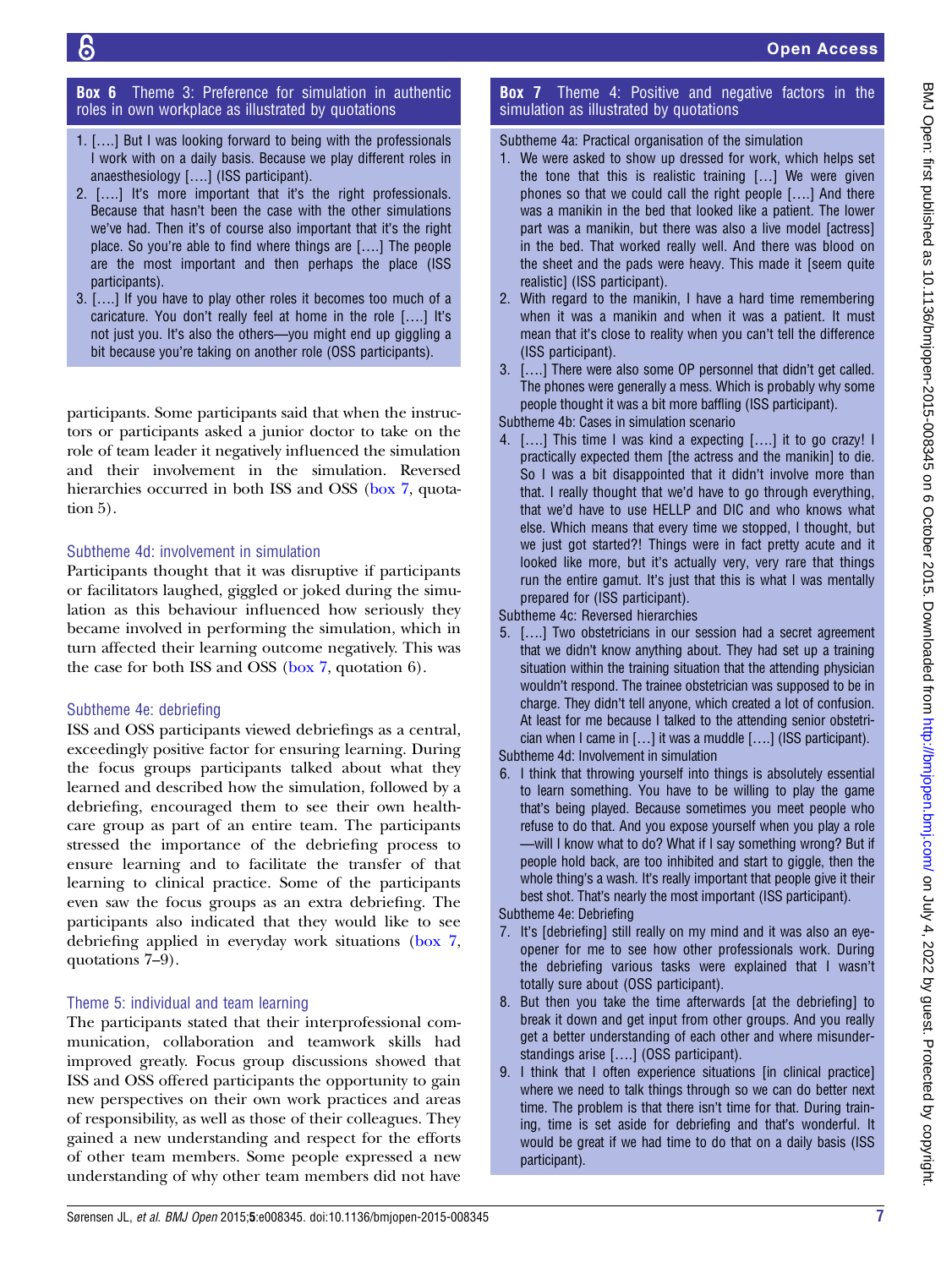### Box 8 Theme 5: Individual and team learning as illustrated by quotations

- 1. [….] The day after we had something acute at OP theatre and three of us had participated … which means we knew each other much better [….] It was a nice situation [….] The atmosphere is much friendlier and more pleasant (OSS participant).
- 2. [….] it occurred to me along the way, [….] something that I might have let frustrate me on a daily basis. It's that a team consists of many small subprocesses. And you know what the others are doing, but not in any detail (ISS participant).
- 3. It dawned on me how differently we hear what's being said in the OP theatre. How the anaesthesiologist hears anaesthesia things and the obstetrician hears the midwife (OSS participant).
- 4. Once again this just shows that you have to talk to people, look at them, say their names, ask them to do something and then note whether they've actually understood. Because that's the only way that we can work together as a team. We bury ourselves in our own tasks (OSS participant).

time for the tasks they previously had expected them to carry out. The simulation process can thus be seen as a way of crossing professional boundaries. Participants stated that the simulation process reminded them of their own and colleagues' roles as important contributors to the entire team (box 8, quotations 1–3).

#### Theme 6: suggested organisational changes

The participants discussed the opportunities available for changing some everyday organisational practices and routines based on experiences from the simulation. Most of the learning points were mentioned by both ISS and OSS participants, for example communication, cooperation, teamwork, situations with unclear responsibility, feedback, a lack of general observation forms and a lack of specific observation forms, for example, postpartum haemorrhage. Some issues were only mentioned by ISS participants, such as where operation caps were located or messy corridors, which complicated the transport of beds in emergency situations and poor access to some medicines. These discussions indicate what kind of information is required to promote more practical organisational learning (box 9, quotation 1).

### **DISCUSSION**

Our analysis indicates that authenticity in all aspects of simulation is important and that the physical setting in simulations was of less significance, indicating that OSS is just as useful if other elements of authenticity in the simulation are respected. ISS played a role at the system level and the focus group provided information pointing toward possible organisational changes. For individual and team learning, however, ISS and OSS seemed to contribute equally. Findings in the randomised con-trolled trial support these conclusions.<sup>[16](#page-9-0)</sup>

Box 9 Theme 6: Suggested organisational changes as illustrated by quotations

1. We couldn't get the bed out the door because a porter had put a bed in the way and they were in the middle of moving a bunch of cabinets. We had to spend a lot of time moving the bed out of the delivery room. So there were lots of times where you thought, this is just unbelievable (ISS participant).

Viewed straight forwardly the context is just the setting, but the concept of context can be expanded to also include the physical, semantic and commitment context.[33](#page-10-0) One of the arguments in favour of ISS is the contextual similarity to the context for working.<sup>7 8 [34 35](#page-10-0)</sup> Learning in context is a highly discussed topic in medical education.<sup>[2 12](#page-9-0) [36](#page-10-0)</sup> Learning is said to be better recalled when the learning environment resembles the retrieval environment. $12 \frac{14}{15}$  Whether this traditional finding[37](#page-10-0) can be generalised to medical education is debated and empirical findings increasingly question it.[10](#page-9-0) [26 33 36](#page-10-0) In medical education the context may be physical, as in this study regarding the physical surroundings in ISS versus  $\overrightarrow{OSS}$ .<sup>12</sup> <sup>33</sup> Physical surroundings or context appear to be parallel to the aspect of fidelity described as physical, that is, the degree to which the simulator resembles the appearance and perception of the real system. $26 \frac{38}{11}$  Conclusions from the present focus groups indicate that healthcare professionals think that the physical context and physical fidelity of ISS and OSS were not the most important aspects for learning.

This also indicates that the semantic context, which reflects how well the context contributes to the learning task, and the commitment context, which reflects motivation and responsibility, are important aspects distinguishable from the physical context.<sup>33 36</sup> The semantic and commitment dimensions of context resemble the psychological fidelity dimension, that is, the degree to which the trainee perceives the simulation to be an authentic surrogate for the task being trained.<sup>26</sup> <sup>38</sup> Factors in ISS and OSS, such as problems with practical organisation, case scenarios, changes in hierarchies and engagement were considered important elements in the simulations. These factors were related to interaction between participants in the simulation, but they were not related to the physical ISS or OSS setting, which is why they appear to better represent a more complex perception of context that includes semantic and commitment elements and that can also be viewed as a part of the psychological fidelity.

The participants in the focus groups highlighted the importance of participating in authentic teams in their own roles as healthcare professionals. The interview guide ([box 1](#page-2-0)) encouraged participants to compare their current ISS and OSS experiences with previous simulation experiences. The focus groups had a clearly preferred simulation in authentic roles in their own workplace. The concept of training in other roles so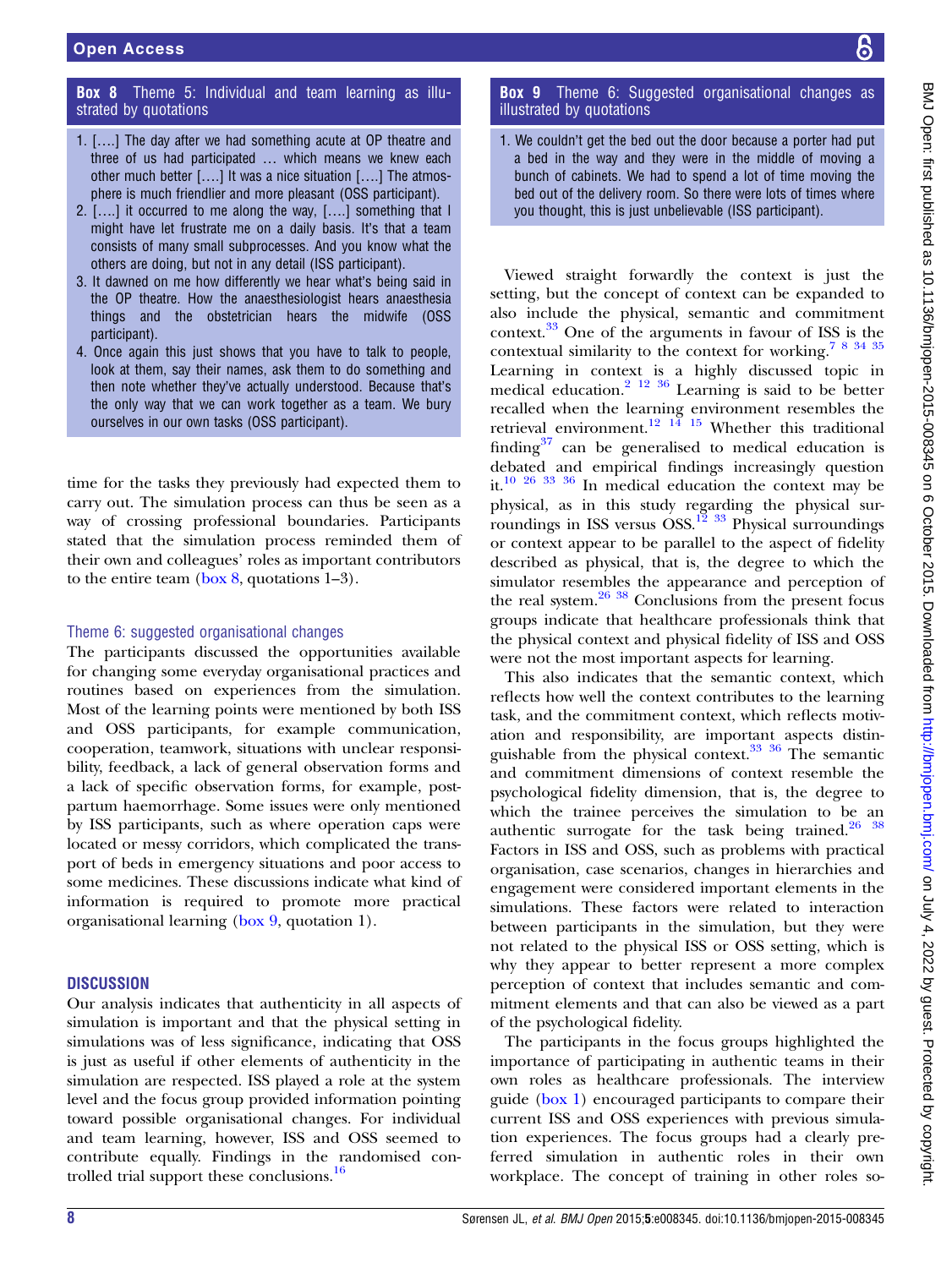called cross training, is recommended in the simulation literature and considered a strategy for simulation-based medical education.<sup>[3](#page-9-0) [39](#page-10-0)</sup> Cross training is defined as "an instructional strategy in which each team member is trained in the duties of his or her teammates". [40](#page-10-0) It is argued that if all team members have a shared understanding of other people's roles then the risk of making errors decreases.<sup>[41](#page-10-0)</sup> Although there are examples of empirical studies that address cross training, they only comprise small teams in an experimental laboratory setting and mainly use computer-based simulation, and there are no medical studies that involve multiprofessional teams. $40-42$  $40-42$  Since the simulations in the present study were complex and included teams of 10 from 6 different healthcare professional groups, we concluded that the authenticity and psychological fidelity would have been damaged by changing professional roles. This finding on cross training, however, will need to be investigated in future studies using outcomes other than the perceptions of participants.

The current concept of fidelity is under debate $10^{26}$  $10^{26}$   $43^{44}$  and may not be adequate enough to explain the fidelity practiced in interprofessional simulation. The simulation literature tends to overlook the importance of social practice, $^{44}$  $^{44}$  $^{44}$  hierarchy, power relations and other factors affecting interprofessional teamwork[.45](#page-10-0) The concept sociological fidelity has thus been introduced and aims to enhance the quality of interprofessional simulation and to improve its transferability to interprofessional practice.<sup>45</sup> <sup>46</sup>

The interprofessional teams in our study were highly appreciated by the participants in the focus groups and can have contributed positively to the so-called sociological fidelity. Planning simulation for interprofessional groups is challenging, especially with regard to planning and designing case scenarios that provide each profes-sion with a significant, balanced role.<sup>[28 46](#page-10-0)</sup> Even though we appointed a multiprofessional working committee with representatives from each healthcare group to avoid conflicts $16$  disagreement concerning the complexity of cases still arose.

### Strengths and limitations

The present study adhered to criteria for focus groups<sup>[20 23](#page-9-0)</sup> to support the transparency and add to the credibility of the study findings from the focus groups. The study was performed in the obstetrics and anaesthesiology departments of a high-risk hospital. Its transferability $^{20}$  $^{20}$  $^{20}$  to other settings can be discussed, but our impression is that the findings are transferable to other emergency medical specialities. The findings from the focus groups in this study show that staff in obstetrics and anaesthesiology appear to be more familiar with working in different places, which they see as an important skill, but we cannot say whether study findings are transferable to other groups of healthcare professionals working in medical areas with less emergency work. We found a tendency that auxiliary and operating theatre nurses appeared to have a greater need for higher authenticity or fidelity of setting. These professional groups had very little or no simulation experience, and this finding is in contradiction with some of the literature finding showing that non-experts or noviceparticipants in simulation can accept a lower level of authenticity or fidelity.<sup>[3](#page-9-0)</sup>

Findings in the present focus group were comparable with the results in the randomised controlled trial con-ducted prior to this qualitative study.<sup>[16](#page-9-0)</sup>

To avoid bias only moderators who had never worked with the participants were selected. One element of the study with the potential for bias, however, was recruitment of participants for the focus groups because they were enlisted from among participants in the randomised controlled trial. $16$  They may have had a special interest in simulation and interprofessional activities, perhaps making them more motivated and less representative of all staff. Co-construction in the focus groups, however, meant that a broad variety of views were presented.

Half of the people in the focus groups participated in ISS and the other half in OSS. The central purpose of the focus groups was to bring out the differences in what people experienced and to enable them to co-construct and make indirect comparisons between the learning outcomes they experienced from doing either ISS or OSS. The participants also used their previous simulation experiences to mirror their new experiences. Many of the participants knew each other, which may have prevented them from openly providing sensitive information or completely expressing their opinions and feelings. The heterogeneity of the groups may have influenced the group dynamics and the potential power relationships between groups. Experienced moderators were used in the attempt to avoid this.

Another limitation was the composition of the focus groups, which did not entirely mirror the distribution of healthcare professionals during the clinical work and that some groups were under-represented.

### **CONCLUSION**

This study presents a new finding, which is that, in the eyes of healthcare professionals, OSS can be used just as well as ISS if other authenticity elements are taken into consideration and respected. This finding needs to be confirmed in other institutions and medical specialities as well as among other kinds of healthcare professionals and participants with less experience in simulation-based learning.

Analysis of the focus groups indicates that cross training is not an optimal solution, but additional testing of the concept<sup>39–[41](#page-10-0)</sup> among larger medical teams composed of a larger variety of healthcare professionals in more complex simulations needs to be carried out to confirm and explore this conclusion further.

Findings in the present study are supported by the randomised controlled trial compared ISS to OSS conducted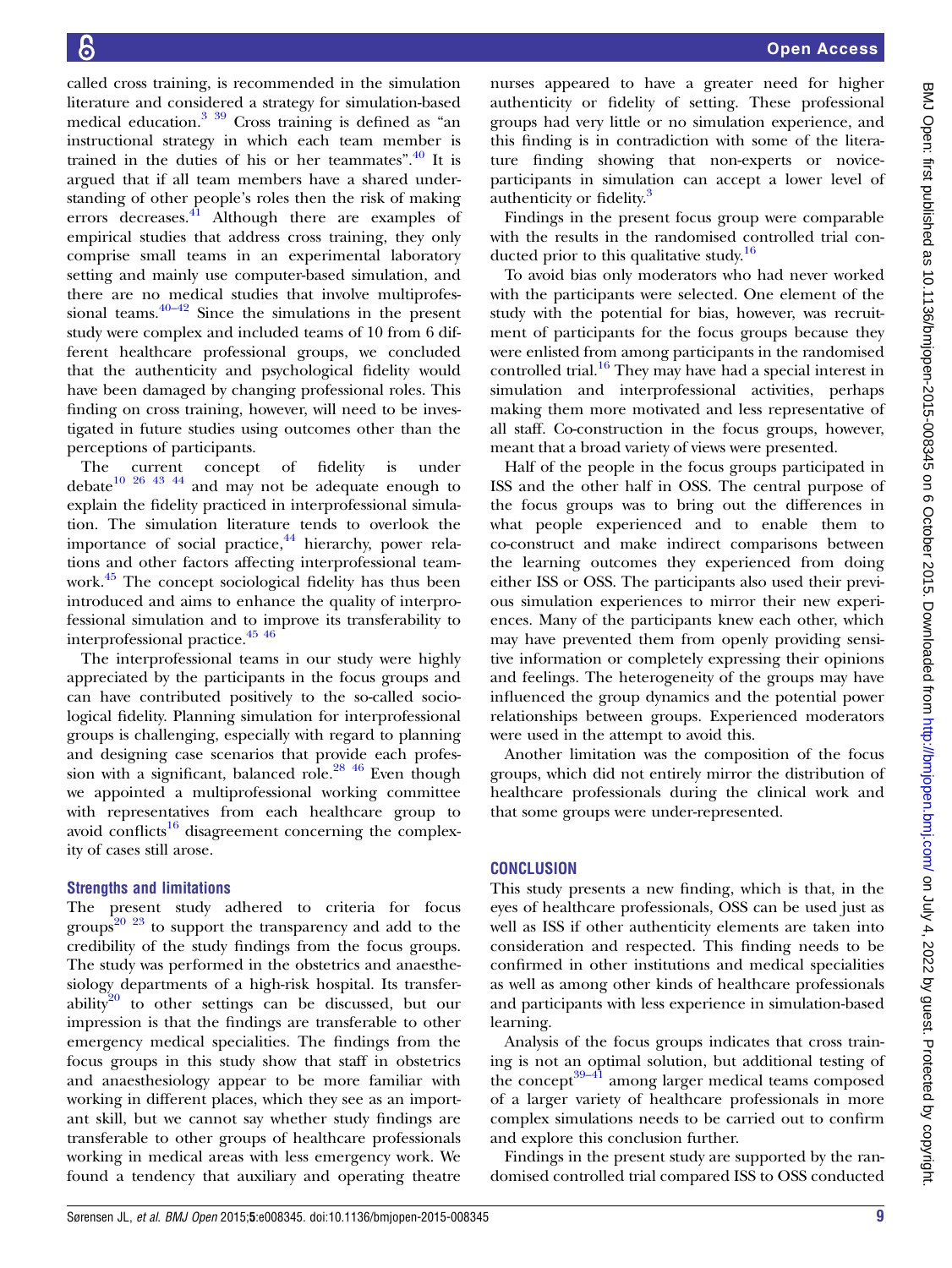<span id="page-9-0"></span>as in-house training at the hospital in rooms allocated to training.<sup>16</sup> The results from this study on the setting of simulations adds knowledge that may be useful in the planning and decision-making process for building and rebuilding new hospitals, facilities for training and simulation centres.

The study findings were based on focus groups and on the participants' immediate perceptions. Measuring the outcome of medical education<sup>[47](#page-10-0)</sup> is a complex process, which is why including long-term feedback from participants in future studies, as well as the effect on outcome in patient care practices or patient outcomes would be useful.

This study concludes that the psychological and socalled sociological fidelity elements of the simulation are important and that the physical context of the simulation is less important. Based on findings from the focus groups, OSS can be employed if other authenticity elements are considered and respected.

#### Author affiliations

<sup>1</sup>Juliane Marie Centre for Children, Women and Reproduction, Rigshospitalet, University of Copenhagen, Copenhagen, Denmark

<sup>2</sup>Danish Institute for Local and Regional Government Research (KORA), Copenhagen, Denmark

 ${}^{3}$ Department of Anaesthesiology, Juliane Marie Centre for Children, Women and Reproduction, Rigshospitalet, University of Copenhagen, Copenhagen, Denmark

<sup>4</sup>Department of Obstetrics, Juliane Marie Centre for Children, Women and Reproduction, Rigshospitalet, University of Copenhagen, Copenhagen, Denmark

<sup>5</sup>The Research Unit Women's and Children's Health, Juliane Marie Centre for Children, Women and Reproduction, Rigshospitalet, University of Copenhagen, Copenhagen, Denmark

<sup>6</sup>Department of Educational Development and Research, Faculty of Health, Medicine and Life Sciences, Maastricht University, Maastricht, The **Netherlands** 

Acknowledgements The authors would like to thank the doctors, midwives and nurses who took part in the working committee that planned the intervention, specifically midwife Pernille Langhoff-Roos (Obstetrics Department, Rigshospitalet, University of Copenhagen) for assisting in the recruitment of participants. The authors would also like to thank copy editor and translator Nancy Aaen for revising the manuscript and for translating quotations from the focus groups from Danish to English.

Contributors JLS created the idea for this study, aided by HK<sup>†</sup>. All authors, but specifically JLS, LEN and HMM, contributed to the study's design. BO and CVdV were supervisors. JLS, assisted by BO, was responsible for acquiring funding. JLS, LEN and HMM performed the initial data processing. All authors, except  $HK^{\dagger}$  provided critical review of the paper and approved the final manuscript.

Funding The non-profit Danish Regions Development and Research Foundation provided the majority of the funding for the randomised controlled trial<sup>16</sup> and this study, while two additional non-profit funds, the Laerdal Foundation for Acute Medicine and the Aase and Ejnar Danielsen Foundation, provided the remaining funding. None of the foundations had a role in the design or conduct of the study.

Competing interests None declared.

Ethics approval The Regional Ethics Committee ( protocol no. H-2-2012-155) and the Danish Data Protection Agency (no. 2007-58-0015) approved the study. Participants gave written informed consent. Participants were assured that their personal data would remain anonymous during reporting and were asked to respect the confidentiality of everything said in the focus group.

Provenance and peer review Not commissioned; externally peer reviewed.

#### Data sharing statement No additional data are available.

Open Access This is an Open Access article distributed in accordance with the Creative Commons Attribution Non Commercial (CC BY-NC 4.0) license, which permits others to distribute, remix, adapt, build upon this work noncommercially, and license their derivative works on different terms, provided the original work is properly cited and the use is non-commercial. See: [http://](http://creativecommons.org/licenses/by-nc/4.0/) [creativecommons.org/licenses/by-nc/4.0/](http://creativecommons.org/licenses/by-nc/4.0/)

#### **REFERENCES**

- 1. Issenberg SB, McGaghie WC, Petrusa ER, et al. Features and uses of high-fidelity medical simulations that lead to effective learning: a BEME systematic review. [Med Teach](http://dx.doi.org/10.1080/01421590500046924) 2005;27:10–28.
- 2. McGaghie WC, Issenberg SB, Petrusa ER, et al. A critical review of simulation-based medical education research: 2003–2009. [Med](http://dx.doi.org/10.1111/j.1365-2923.2009.03547.x) [Educ](http://dx.doi.org/10.1111/j.1365-2923.2009.03547.x) 2010;44:50–63.
- Motola I, Devine LA, Chung HS, et al. Simulation in healthcare education: a best evidence practical guide. AMEE Guide No. 82. [Med Teach](http://dx.doi.org/10.3109/0142159X.2013.818632) 2013;35:e1511–30.
- 4. McGaghie WC, Issenberg SB, Barsuk JH, et al. A critical review of simulation-based mastery learning with translational outcomes. [Med Educ](http://dx.doi.org/10.1111/medu.12391) 2014;48:375–85.
- 5. Merien AE, Van der Ven J, Mol BW, et al. Multidisciplinary team training in a simulation setting for acute obstetric emergencies: a systematic review. [Obstet Gynecol](http://dx.doi.org/10.1097/AOG.0b013e3181d9f4cd) 2010;115:1021-31.
- 6. Riley W, Davis S, Miller KM, et al. Detecting breaches in defensive barriers using in situ simulation for obstetric emergencies. [Qual Saf](http://dx.doi.org/10.1136/qshc.2010.040311) [Health Care](http://dx.doi.org/10.1136/qshc.2010.040311) 2010;19(Suppl 3):i53–6.
- 7. Walker ST, Sevdalis N, McKay A, et al. Unannounced in situ simulations: integrating training and clinical practice. **[BMJ Qual Saf](http://dx.doi.org/10.1136/bmjqs-2012-000986)** 2013;22:453–8.
- 8. Rosen MA, Hunt EA, Pronovost PJ, et al. In situ simulation in continuing education for the health care professions: a systematic review. [J Contin Educ Health Prof](http://dx.doi.org/10.1002/chp.21152) 2012;32:243–54.
- 9. Patterson MD, Geis GL, Falcone RA, et al. In situ simulation: detection of safety threats and teamwork training in a high risk emergency department. **[BMJ Qual Saf](http://dx.doi.org/10.1136/bmjqs-2012-000942) 2013;22:468-77.**
- 10. Grierson LE. Information processing, specificity of practice, and the transfer of learning: considerations for reconsidering fidelity. [Adv Health Sci Educ Theory Pract](http://dx.doi.org/10.1007/s10459-014-9504-x) 2014;19:281-9.
- 11. Kneebone RL, Kidd J, Nestel D, et al. Blurring the boundaries: scenario-based simulation in a clinical setting. [Med Educ](http://dx.doi.org/10.1111/j.1365-2929.2005.02110.x) 2005;39:580–7.
- 12. Teunissen PW, Wilkinson TJ. Learning and teaching in workplaces. In: Dornan T, Mann K, Scherpbier A, Spencer J, eds. Medical education: theory and practice. Edinburgh, London, New York, Oxford, Philadelphia, St Louis, Sydney, Toronto: Churchill Livingstone Elsevier, 2011:193–209.
- 13. Teteris E, Fraser K, Wright B, et al. Does training learners on simulators benefit real patients? [Adv Health Sci Educ Theory Pract](http://dx.doi.org/10.1007/s10459-011-9304-5) 2012;17:137–44.
- 14. Durning SJ, Artino AR Jr, Pangaro LN, et al. Perspective: redefining context in the clinical encounter: implications for research and training in medical education. [Acad Med](http://dx.doi.org/10.1097/ACM.0b013e3181d7427c) 2010;85:894–901.
- 15. Durning SJ, Artino AR. Situativity theory: a perspective on how participants and the environment can interact: AMEE Guide no. 52. [Med Teach](http://dx.doi.org/10.3109/0142159X.2011.550965) 2011;33:188-99.
- 16. Sørensen JL, van der Vleuten C, Rosthøj S, et al. Simulation-based multiprofessional obstetric anaesthesia training conducted in situ versus off-site leads to similar individual and team outcomes: a randomised educational trial. **[BMJ Open](http://dx.doi.org/10.1136/bmjopen-2015-008344) 2015**;5:e008344.
- 17. Cook DA, Bordage G, Schmidt HG. Description, justification and clarification: a framework for classifying the purposes of research in medical education. [Med Educ](http://dx.doi.org/10.1111/j.1365-2923.2007.02974.x) 2008;42:128-33.
- 18. Lewin S, Glenton C, Oxman AD. Use of qualitative methods alongside randomised controlled trials of complex healthcare interventions: methodological study. **[BMJ](http://dx.doi.org/10.1136/bmj.b3496)** 2009;339:b3496.
- 19. Kitzinger J. Qualitative research. Introducing focus groups. **[BMJ](http://dx.doi.org/10.1136/bmj.311.7000.299)** 1995;311:299–302.
- 20. Stalmeijer RE, Mcnaughton N, Van Mook WN. Using focus groups in medical education research: AMEE Guide No. 91. [Med Teach](http://dx.doi.org/10.3109/0142159X.2014.917165) 2014;36:923–39.
- 21. Kuper A, Reeves S, Levinson W. An introduction to reading and appraising qualitative research. **[BMJ](http://dx.doi.org/10.1136/bmj.a288)** 2008;337:a288.
- 22. Malterud K. Qualitative research: standards, challenges, and guidelines. [Lancet](http://dx.doi.org/10.1016/S0140-6736(01)05627-6) 2001;358:483–8.
- 23. Tong A, Sainsbury P, Craig J. Consolidated criteria for reporting qualitative research (COREQ): a 32-item checklist for interviews and focus groups. [Int J Qual Health Care](http://dx.doi.org/10.1093/intqhc/mzm042) 2007;19:349–57.